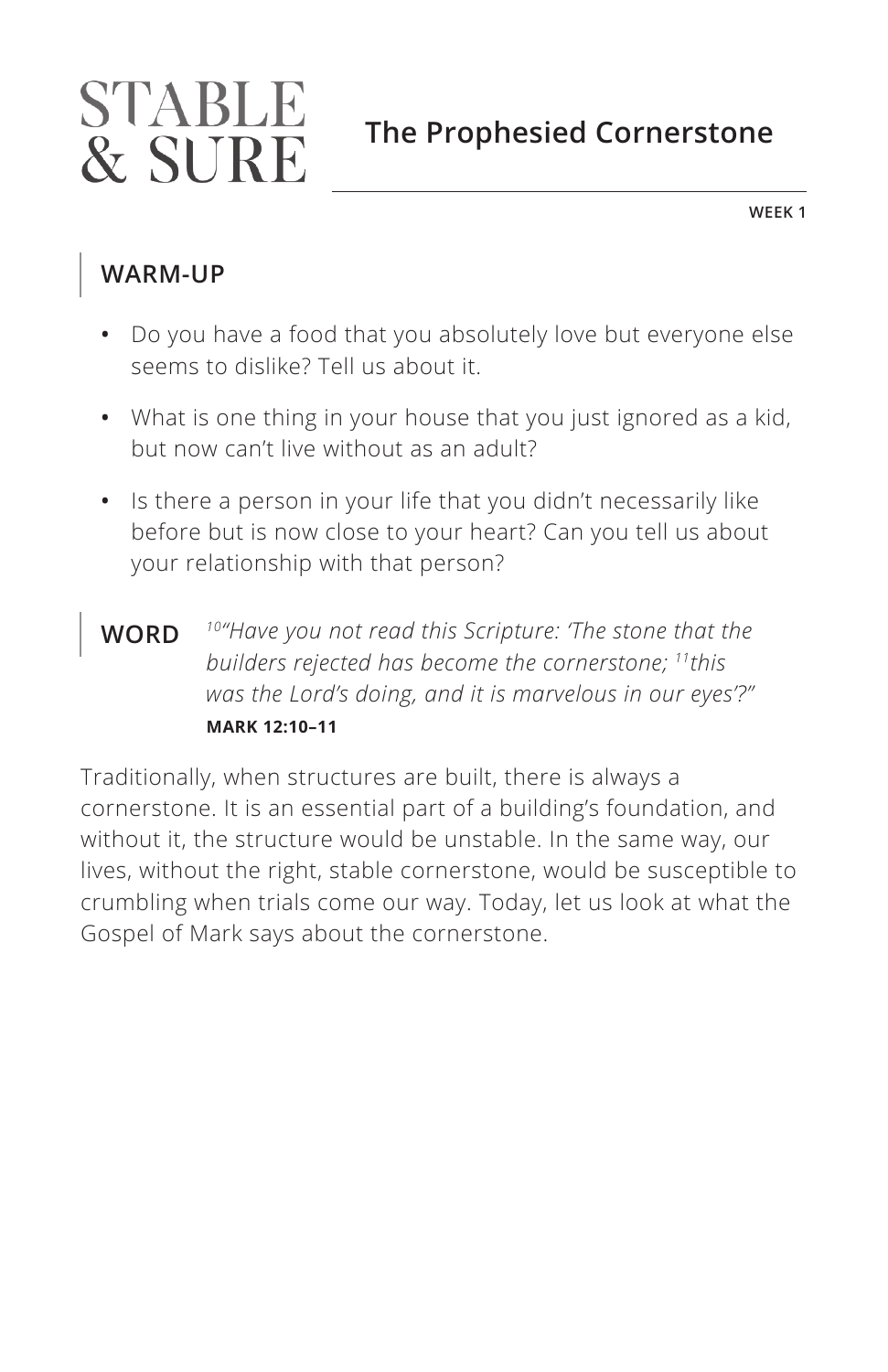#### **1 Jesus is the prophesied cornerstone.**

*"Have you not read this Scripture: 'The stone that the builders rejected has become the cornerstone . . .'" ^***MARK 12:10**

In an encounter with the Pharisees, Jesus was questioned about who gave Him the authority by which He taught and did miracles. He then began to tell them a parable about the tenants and quoted from one of the prophecies in the Psalms (Psalm 118:21–22; Mark 12:1–11). In effect, Jesus was revealing to the people that He is the Son of God who was sent to them, the cornerstone that God will use for the salvation of all people. What do you think this revelation meant to the people at that time? How does this change or affirm the way you see God and the Lord Jesus?

### **2 Jesus was rejected by men.**

*"Have you not read this Scripture: 'The stone that the builders rejected has become the cornerstone . . .'" ^***MARK 12:10**

Jesus being the cornerstone means that He is of prime importance. But what's ironic is, He is *the stone that the builders rejected*. This happened throughout Jesus' life. He was rejected in His hometown of Nazareth and people there did not believe Him, so much so that He could do no work there (Mark 6:1–6). He was also rejected in many towns where He taught, and some of His disciples eventually left Him because they became offended by His teachings (John 6:60–66). But Jesus was ultimately rejected when the crowds chose Him to be crucified over Barabbas (Matthew 27:17, 21–26). Jesus experienced what it felt like to be rejected, like us. He can relate to and understand every human emotion we face, including rejection. Share an instance when you felt rejected. Knowing that Christ identifies with your rejection and that He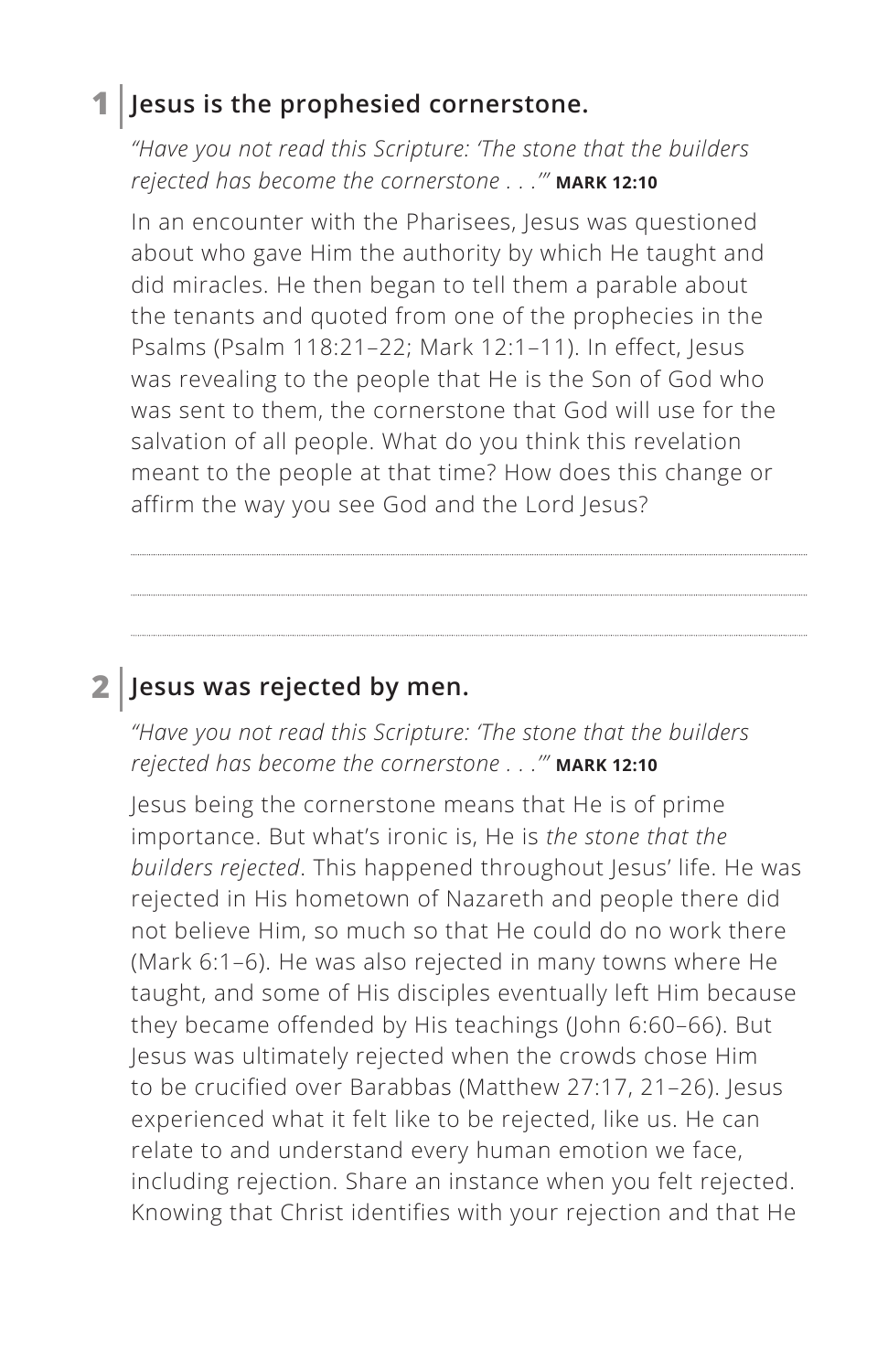was also rejected for our sakes, how has this changed your perspective of the rejection you experienced?

## **3 This was God's plan from the beginning.**

*"'. . . this was the Lord's doing, and it is marvelous in our eyes'?" ^***MARK 12:11**

We see from Scripture that Jesus' rejection was planned by God from the very beginning. God allowed it to happen in order to carry out His very own marvelous purposes. Jesus' rejection led Him to be the cornerstone that will ultimately be used by God for the salvation of all people. His perfect life, gruesome death, and victorious resurrection became the way for those who put their trust in Him to be restored to a right relationship with God. How does this encourage you as you face challenges in preaching the gospel?

# **APPLICATION**

- **•** The consequence of man's sin was God's rejection and the separation between God and man. Jesus' sacrifice was the ultimate intervention for our salvation and restoration. Have you experienced this to be true in your life? If not, would you like to receive Jesus as your Lord and Savior today?
- **•** Is your life built on Jesus, the chief cornerstone? What areas in your life do you need to surrender to His rule? Trust in God that He is our foundation and source of strength.
- **•** Who among your family and friends needs to hear about the saving power of Christ, our cornerstone? Commit to pray for them and preach the gospel to them this week.